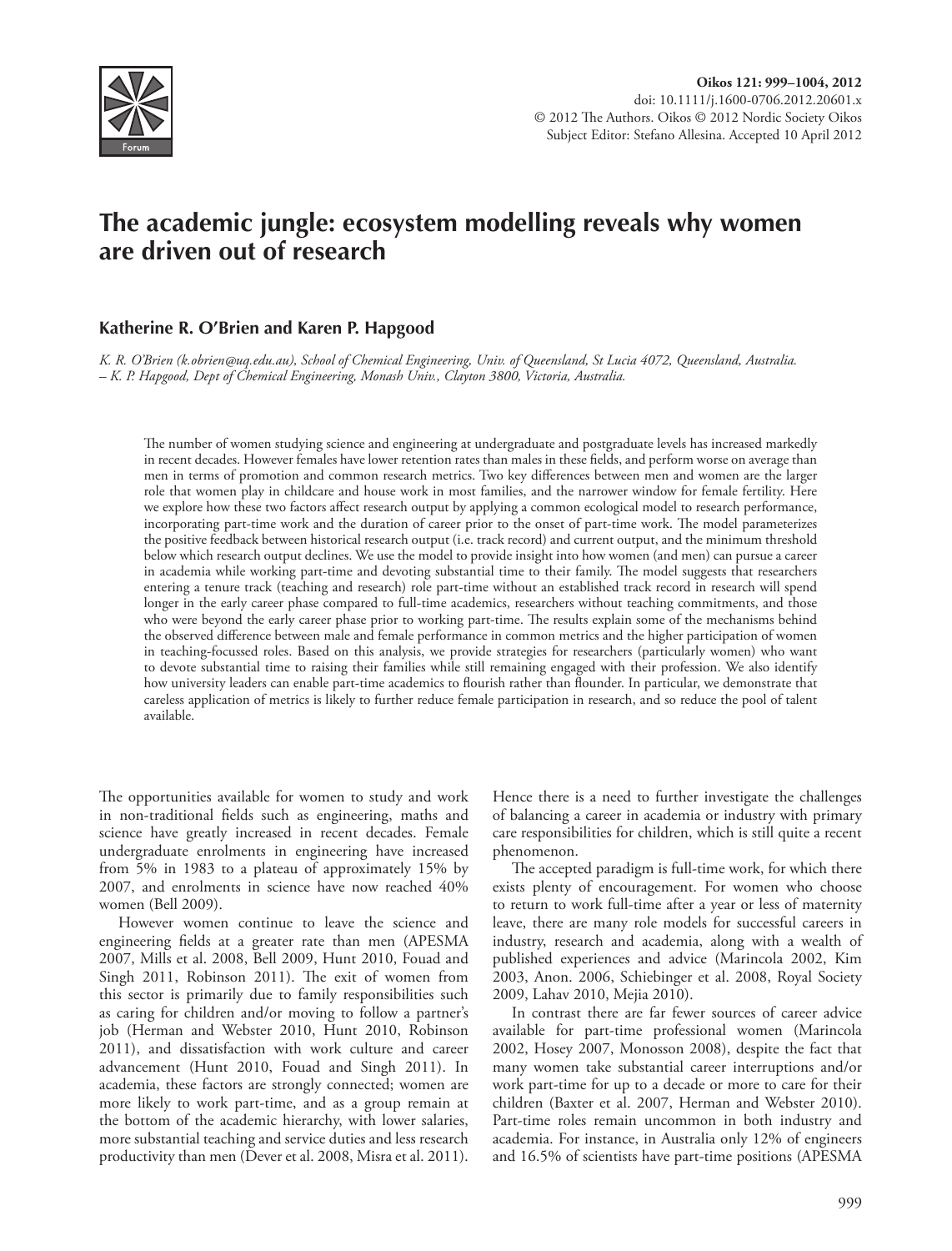2007). Thus women who work part-time do so in a system designed for full-time employees, in the absence of comparable role models, which may explain why career progression problems for part-time engineers are still common (Mills et al. 2008).

While the university sector is frequently perceived as a flexible family-friendly working environment, the competitive nature of research funding based on a typical career path (Bell 2009) and the increasing use of metrics developed for and by people with full-time continuous careers, actually produce substantial barriers to successful part-time careers, and the re-entry of people to academia after a break to raise children (Marincola 2002, Sax et al. 2002, Bell 2009, Lawrence and Garwood 2011).

Given that recent studies in western Europe, USA and Australia indicate that most mothers wish to work less than current full-time hours (Baxter et al. 2007, Corral and Isusi 2007), career interruptions and part-time work are likely to be a key feature of workplaces in the future. Hence increasing female representation in senior academic roles will require an increase in the availability and feasibility of long-term part-time roles, and the facilitation of re-entry to workforce after career interruptions.

This paper analyses the challenges currently faced by academics in the science-engineering sector working parttime or re-entering the workforce after career interruptions to care for their families. Through modelling and an analysis of the characteristics of research and teaching duties, we identify the structural mechanisms which drive women away from research and towards teaching. We use this analysis to provides suggestions for how managers can support their part-time staff, and how administrators can increase the feasibility of working part-time within their organisation. These issues are framed throughout this paper in terms of women, because they represent the majority of family primary care-givers and part-time workers and because optimal child-bearing years for women coincide with the critical time for establishing a career. However many of the same issues will apply to men who wish to work part-time or re-enter academia after career interruptions to care for families.

# **Research dynamics**

Teaching and research (T&R) are the two key responsibilities of most academic positions. Research output, as measured by impact, publications, student supervision and funding, operates in a strong reinforcing feedback loop in which success is rewarded with further success: funding is required to perform research, and funding is awarded on the basis of track record, i.e. research success to date. Similarly high quality graduate students, postdoctoral fellows and collaborators are attracted to individuals with a history of strong research performance.

Research output is frequently assumed to be linear with time, i.e. half-time academics are expected assumed to publish half as many papers as a full-time academic. However a linear model fails to account for the feedbacks outlined above. We propose an alternative model: high research output builds research expertise and track record, which subsequently allows future output to be generated more rapidly, until some maximum (sustainable) output is reached.

These dynamics are analogous to population growth, where population growth rate increases with population until some 'carrying capacity', or maximum population is reached. A typical population dynamics model (Scheffer 2009) may thus provide a suitable model for the growth of research output over time for an individual:

$$
\frac{dR}{dt} = rR\left(1 - \frac{R}{R_{\text{max}}}\right) \tag{1}
$$

where *R* is research output as measured by a research quantity metric, *Rmax* is research potential, i.e. the maximum sustainable research output achievable by a particular individual in given circumstances and *r* is the research generation rate (year<sup>-1</sup>), i.e. the rate at which existing research output generates further research outputs. The maximum sustainable output  $R_{max}$ , is assumed to be affected by time available for research, as well as other factors including individual abilities in generating research output, resources available, effectiveness of collaborations, ability to attract good students and funding. The rate at which research output generates further output (through attracting funding and collaborators), as represented by the research generation parameter *r* is assumed to vary between individuals and institutions, and to be unaffected by time available.

Equation 1 is plotted over time in Fig. 1 for a range of parameters *Rmax* which reflect the different time available to academics for research, depending on their teaching load and part-time status, assuming that research generation rate *r* is not affected by time available. This figure could be seen as comparing the output of individuals of similar capability, with access to comparable resources working in the same field, but with different time allocated to research. The well-known 'research start-up' phase is clearly illustrated in Fig. 1; the time at the start of a career where research output is low (Trifunac 2006, Kelly and Jennions 2006). What is also illustrated in Fig. 1 is that the research potential *Rmax* impacts the the duration of this start-up phase in a non-linear manner; the start-up phase for the



Figure 1. Impact of part-time work and teaching responsibilities on time taken to exceed critical threshold to be considered research active at start of career: Eq. 1 plotted for maximum research potential *Rmax* corresponding to 100%, 50% and 25% full-time equivalent research respectively, with research generation rate  $r=0.3$  year<sup>-1</sup> is constant.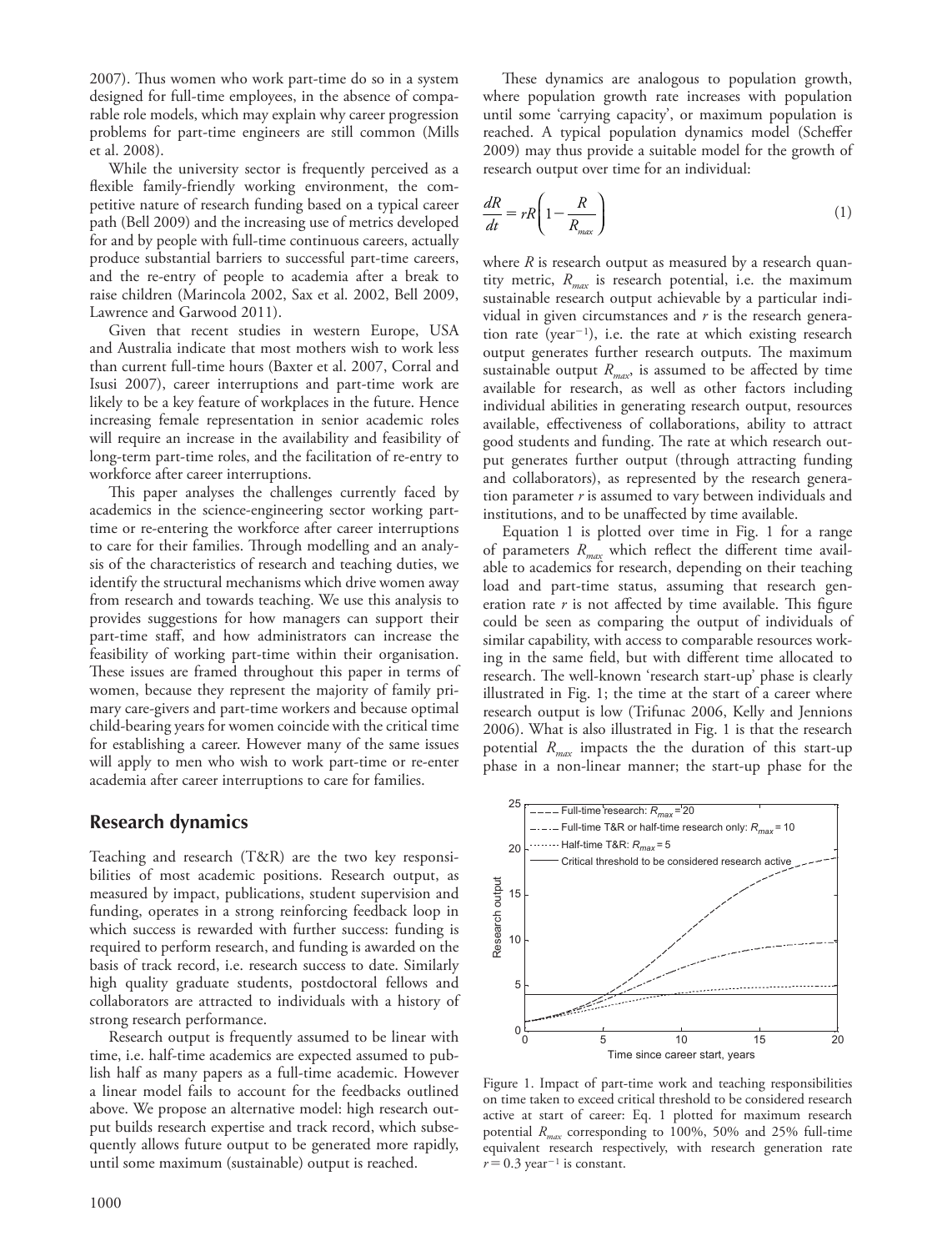half-time teaching and research academic (25% research full-time equivalent) is substantially longer, and the start-up duration for the 50% full-time equivalent research case is much more similar to the 100% than the 25% case. If the ability to generate future research output from current output were also scaled with time available, the difference between the three cases would be even more marked.

While the model is simplistic, and does not account for major break-throughs, career interruptions, funding cycles, publication lags or inter-annual variability, Fig. 1 does capture the essential feature of research output; that research output is not linear with time, there is a 'lag' in research output in the early stages of the research 'start up curve', and that success generates success.

#### **Minimum critical mass**

The concept of a minimum 'critical mass' often used to describe the minimum output or size required for a successful research centre (Kenna and Berche 2011) or the point at which research output becomes self-sustaining. In population dynamics, this is referred to as the 'Allee effect', whereby the birth-rate for a species will decline if the population falls below a critical level (Scheffer 2009). Equation 1 can be extended to include this phenomenon by introducing  $R<sub>e</sub>$ , the minimum critical output required to generate further research (cf. Scheffer 2009):

$$
\frac{dR}{dt} = rR\left(1 - \frac{R}{R_{max}}\right)\left(\frac{R - R_c}{R_{max}}\right) \tag{2}
$$

If research output is less than *Rc* , Eq. 2 indicates that *dR/dt* becomes negative, i.e. research output declines (Fig. 2). In academia, when track record remains below the critical threshold  $(R_c \text{ in Eq. 2})$  beyond the expected early career stage, the individual is likely to be labelled 'Research inactive', i.e. will be uncompetitive in most funding schemes, and will experience difficulty in attracting high quality



Figure 2. Impacts of current research output on future research output, as predicted by Eq. 2 for  $r=0.3$  year<sup>-1</sup>. The closed circle marks the stable equilibrium at maximum research output  $(R<sub>max</sub>=20)$ . The open circle marks the unstable equilibrium at maximum research output  $(R_c = 4)$ : research output declines for  $R < R_c$ , increases for  $R > R_c$ .

students and collaborators. The minimum threshold also reflects a minimum amount of expertise and knowledge ('research capital') required for productivity.

While Eq. 1–2 can be plotted for various different parameter values, the implications of Fig. 1–2 are clear: it will be very difficult for part-time T&R staff to compete for funds with full-time staff, or even part-time researchonly staff. Part-time academics will need very effective collaborative arrangements to survive in this environment. A particularly effective model would be to have part-time researchers filling a very specific role within an existing research group, for example modelling, whereby they can contribute to the team, while maintaining and developing their expertise and connections, without needing to lead funding applications or have a complete knowledge of current literature at this stage of their career. However it may be difficult to develop this arrangement after having children, because once research output falls below a minimum critical value, it becomes difficult to find high quality collaborators.

#### **Competing timescales**

Two critical aspects of research dynamics are demonstrated in Fig. 1–2; that a minimum track record is required to generate further research, and that it takes time to move beyond that minimum threshold (Trifunac 2006). Since the majority of PhD completions occur around the age of 30 (Dever et al. 2008), most researcher will spend a significant part of their thirties in the research start-up phase depicted in Fig. 1.

Here lies the challenge for women who wish to work in academia but take substantial time out to have their family. If they delay having children, they can get their research output above the critical threshold where it becomes sustainable. Thus their track record would enable them to attract effective collaborators, and continue to remain research active, even with much less time on the job: it is easier to maintain than to develop track record in research, and this is reflected in the model applied here.

Spending five years developing a track record prior to having a family would typically leave women in their mid to late thirties at the time of their first child, at time at which fertility drops off markedly (Khatamee 1988). In contrast, having children when younger has many advantages, but women who do so will find it very hard to obtain or maintain a teaching and research position unless they either work full-time, or choose between teaching and research.

#### **Competitive exclusion: death by metrics**

Quantitative metrics such the h-index, number of publications and/or citations, journal impact factors etc are now commonly used to assess research performance even though their flaws are well known (Amin and Mabe 2000, Kelly and Jennions 2006, Symonds et al. 2006, Trifunac 2006, Lane 2010). These measures reinforce the 'success to the successful' system archetype (cf. Meadows 2009) which characterises research in academia, and women are known to perform worse than men in these metrics (Symonds et al. 2006).

Metrics are used by managers to encourage behaviour towards a particular organisational objective. In the case of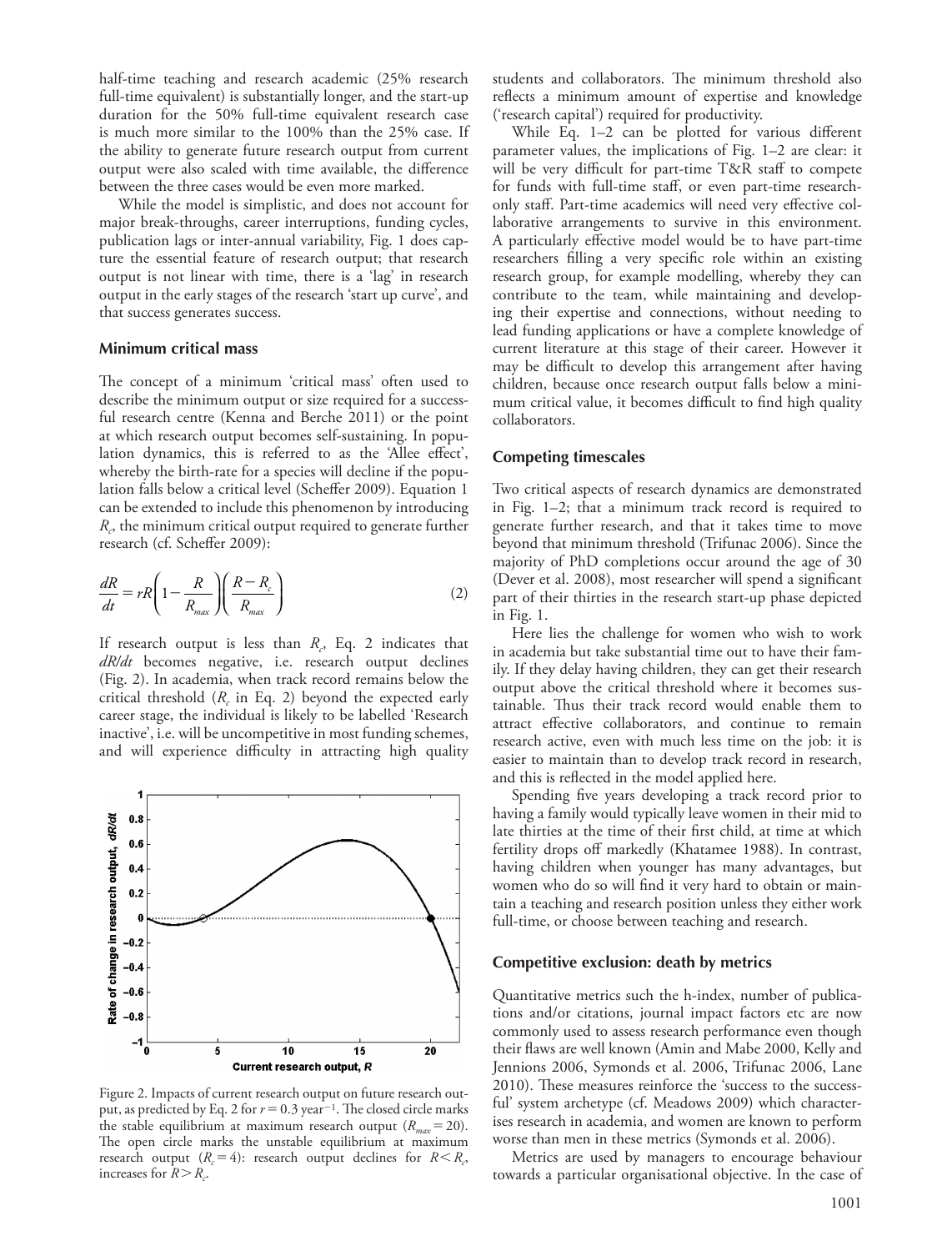research, these metrics are used by universities and scientific organisations to promote research productivity, with an emphasis on publishing research in well-regarded journals, and having that research cited by others. However no single metric can capture all of an organization's priorities. Focussing too strongly on a single objective can damage resilience, by reducing diversity in both how the organisation functions, and how it responds to change (Walker and Salt 2006).

In this case, while application of research metrics by managers may increase the research performance of their organizations, it will also provide dis-incentives for employing part-time academics, or academics returning from an extended career break (e.g. after having children), because their position on the research start-up curve will adversely affect the overall performance of their department or faculty as defined by the metrics. As a result, high achieving women are often excluded from science and engineering research simply because they have followed a non-traditional career path. Furthermore the nature of this 'success to the successful' paradigm, reinforced by metrics, can be very demoralising to capable women working hard in a system in which they are unlikely to ever succeed because they cannot obtain the critical mass. To compare their performance against full-time research-only staff using a metric which does not account for either part-time status or teaching load is unfair and destructive.

To address this problem, managers need to ensure that metrics are applied in the context of each researcher's position in their career, especially part-time status and teaching load. Furthermore, universities should identify where metrics may undermine other key organisational objectives (e.g. higher representation of women), and put in place systems which restore balance (e.g. scholarships, research grants and seed funding which target women whose research careers are affected by family responsibilities).

# **Lecturing: the ideal part-time role, or a female ghetto?**

The models introduced in Eq. 1–2 demonstrate the mechanisms of research dynamics which pose challenges to part-time academics, or those returning from a career interruption. From this it is possible to define characteristics of a role in which it would be possible for women to succeed while working part-time or following a career interruption to raise children:

- skills and qualifications required for the job can readily be obtained before having children, i.e. by the age of about 30;
- success depends on performance in the role, rather than accumulated historical performance;
- success depends on the performance of the individual in the role, rather than competition with others (analogous to assessing student performance based on outcomes rather than a bell curve);
- tasks of clear size can undertaken in discrete pieces, with some flexibility in timing;
- performance does not require a minimum critical participation rate; i.e. 20% of the job could be completed in approximately 20% of the time.

All of these criteria are satisfied to a large degree by university lecturing; while expertise is certainly developed over time, the qualifications and basic skills can readily be acquired by the age of 30. A person can teach one component of a course extremely well, with a relatively small time commitment. The timing is predictable, and while the lecture times are fixed, preparation can be done with very flexible timing.

The contrast with research is stark, and explains the observed 'gender intensification' (Bell 2009) or 'female ghetto' effect, where women are over-represented in teaching roles, and then find if difficult to be promoted because they do not meet research performance metrics (Bell 2009).

There are also pressures on managers which may lead them to encourage their part-time or career-break staff into teaching-focussed roles. These people are likely to perform poorly under most research metrics, and so reduce the overall performance of their department or faculty. Furthermore in areas such as maths and engineering where the male: female ratio is proportionally much lower for staff than students, female lecturers are frequently allocated substantial teaching loads and associated pastoral roles to provide an obvious female presence for students (Bell 2009).

# **Conclusions**

Getting female students in the doors of university is the easy part. A real measure of success of female participation in engineering and science is their position in the workforce one, two and three decades later, which ultimately must account for women's role as primary care givers in most families.

Because of the inherent 'success to the successful' structure of research, there are many barriers to initiating a research program while working part-time in a teaching and research role, or returning from an extended break out of the workforce. This is due in part to the inherent nature of research, the non-linear relationship between time and output, and the need for uninterrupted time which are extremely difficult to create when working part-time, teaching, and being the primary care-giver for children. However it is also reinforced by metrics and assessment of track record which do not adequately account for part-time status, career interruptions and teaching commitments. Since the rapid research output development phase coincides with the final decade of childbearing for women, many women simply don't get past the critical threshold, and are unable to participate.

In contrast, university teaching provides many of the features of a successful part-time role, in that success depends on the individual's current performance rather than historical accumulated performance. Telling the students you gave good lectures last year would not count for much this year! Finally, and perhaps most importantly, the skills and qualifications required for teaching can readily obtained by the age of thirty, the job can be readily re-entered after a prolonged absence, and there is a low threshold for participation; a person may give ten or one hundred excellent lectures in a year.

As a result, women working part-time while caring for their families or returning from extended maternity leave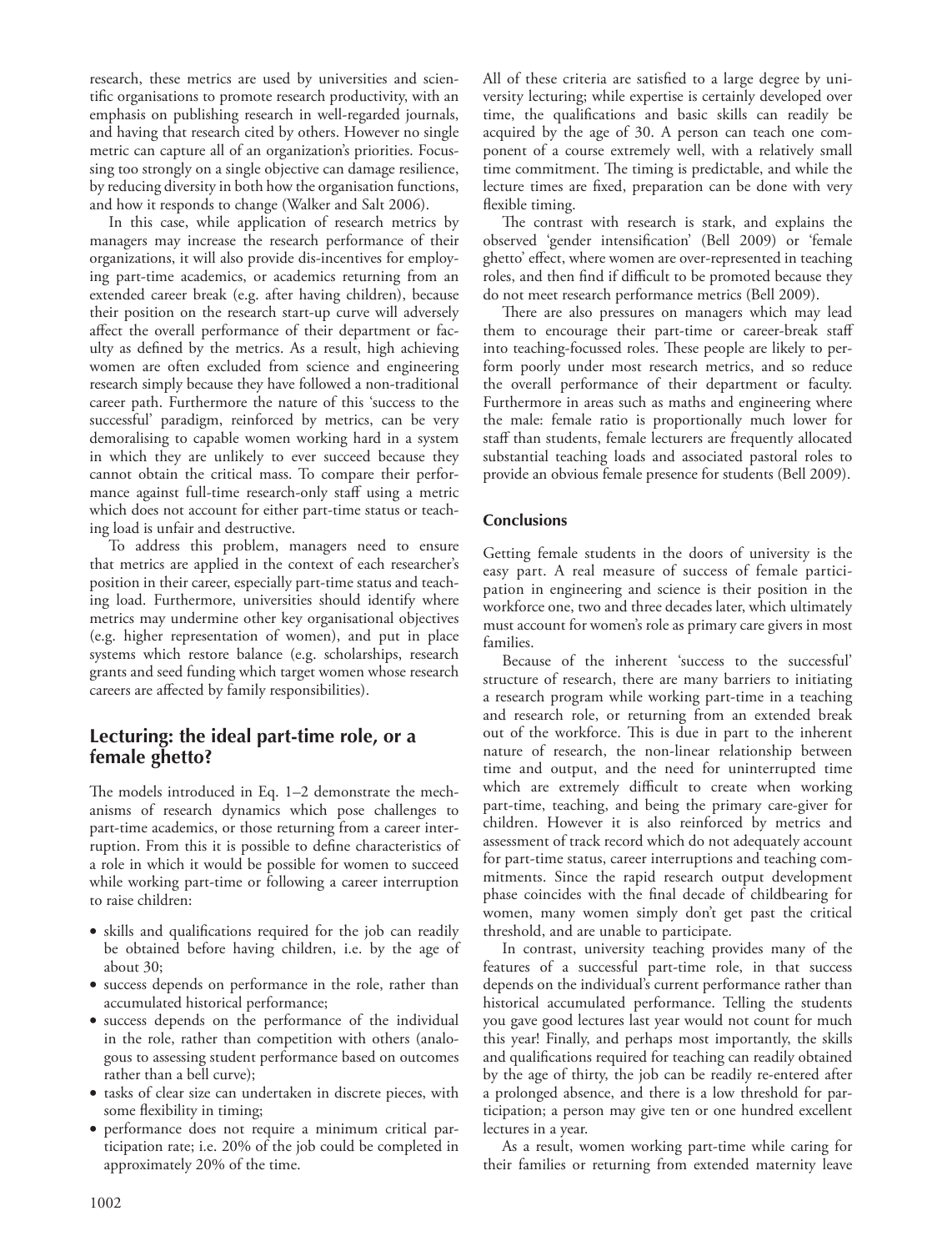tend to cluster in teaching. This 'female ghetto' provides women with the opportunity to participate in the workforce while still having retaining substantial time and energy for their family. However the accumulation of women in teaching does reduce their opportunities for promotion and job security and removes a substantial pool of very intelligent, capable people from active research.

Without direct action, this trend is set to continue; increasing assessment of university performance using research quality metrics developed for full-time uninterrupted employment is likely to reduce gender diversity within the research workforce, and so reduce the pool of talent from which researchers are drawn.

# **Recommendations**

# **For women working in part-time roles in academia:**  *how to survive*

Focusing on either research or teaching is currently the best model for part-time academics. Working in a research-only role as part of an established research team will enable you to maintain your expertise and track-record, and move into teaching at a later date. A teaching-only role will enable you to maintain networks, expertise and confidence while caring for young children; however moving back into research after a prolonged absence will be very difficult.

The current paradigm means that working part-time in a Teaching and Research (T&R) role is very challenging. Since current expectations and systems cater primarily for full-time continuous employment, you will need to:

- *Be cunning*. Ideally find a position as part of a strong, effective, collaborative research team where your expertise is valued, your part-time status is accepted, and you can work with established researchers. This may require compromise and strategically concentrating on one key research area. Identify opportunities to build expertise and connections with minimal time input, find useful mentors and compartmentalise your time very effectively (see Lahav 2010 for useful tips).
- *Be wise*. You will be in the minority and you need to recognise that your worth is unlikely to be reflected in metrics which have been developed for, and by, people who have followed a more typical career path.
- *Be brave*. You may rate poorly on the ubiquitous metrics and may fail to meet various measures of success. You will need courage to choose a different path from the vast majority of your colleagues, a path that may not be recognised or rewarded in the obvious ways, and may be judged by many as a failure. Maintaining confidence in your abilities will be difficult under these conditions. Meeting with other part-time academics may help you navigate a system which was designed for and by full-time academics.
- *Be patient*. With yourself as you balance the demands of working to a high level in a competitive environmental and caring for a young family; with your managers and collaborators as they adapt to work with someone following a non-traditional career path, and with your children, who will grow up all too soon.

### **For women after a career break:** *how to re-enter academia*

Landing a teaching and academic position after a substantial career break is both unlikely and unappealing, because the research start-up (or re-start) phase is quite punishing. Some universities and schools have re-entry schemes, however these will be competitive and so are likely to favour applications whose careers were well-established before they had children, and those with shorter career interruptions.

The best way to re-enter academia is via a part-time research only position, although this is currently rare. Re-entry through casual research or teaching contracts provides an alternative path, which may enable you to build up expertise, track record and contacts and so be in a position to find a permanent role at a later time. Good tutors and capable part-time post-docs/research assistants are valuable and hard to find: use this to your advantage.

# **For research group managers:** *how to seize an opportunity*

Many very smart, capable women wish to re-enter research on a part-time basis as their families grow. If you can find innovative solutions to employ these researchers, you will have access to a relatively untapped pool containing some very talented individuals. These people are often secondary income earners in their families, in which case they may be less likely than other post-docs to move on after a few years, and may have the flexibility to adapt to workloads which vary with the cycle of grant success.

# **For university managers:** *how to help part-time staff thrive*

Part-time staff will need good guidance to enable them to survive in the 'success to the successful' regime dominated by continuous full-time workers. Some strategies you can employ to assist them include:

- *Target time for research*. Allow part-time staff to load their teaching into a single semester so that they can have one semester with the continuous time required for effective research;
- *Fair teaching loads*. Ensure that part-time teaching and administration loads are fairly allocated compared to fulltime loads;
- *Teaching relief during start-up phase*. allow time to develop a strategic plan and get the research started is critical for any starting academic (Hapgood and Hardin 2008).
- *Effective mentoring*. Ensure that part-time staff have good guidance, and assist them develop effective collaborations with other senior researchers.
- *Committee representation*. Women are often requested to serve on many committees for gender equity reasons, even when they are part-time. Whilst these initiatives are positive, there is a point where it unfairly reduces the time available to work on careers. If there are 20% women in the department, then only 20–30% of the departmental committees should have a female representative. Make sure that these committees are the important ones where their contribution has the most value.